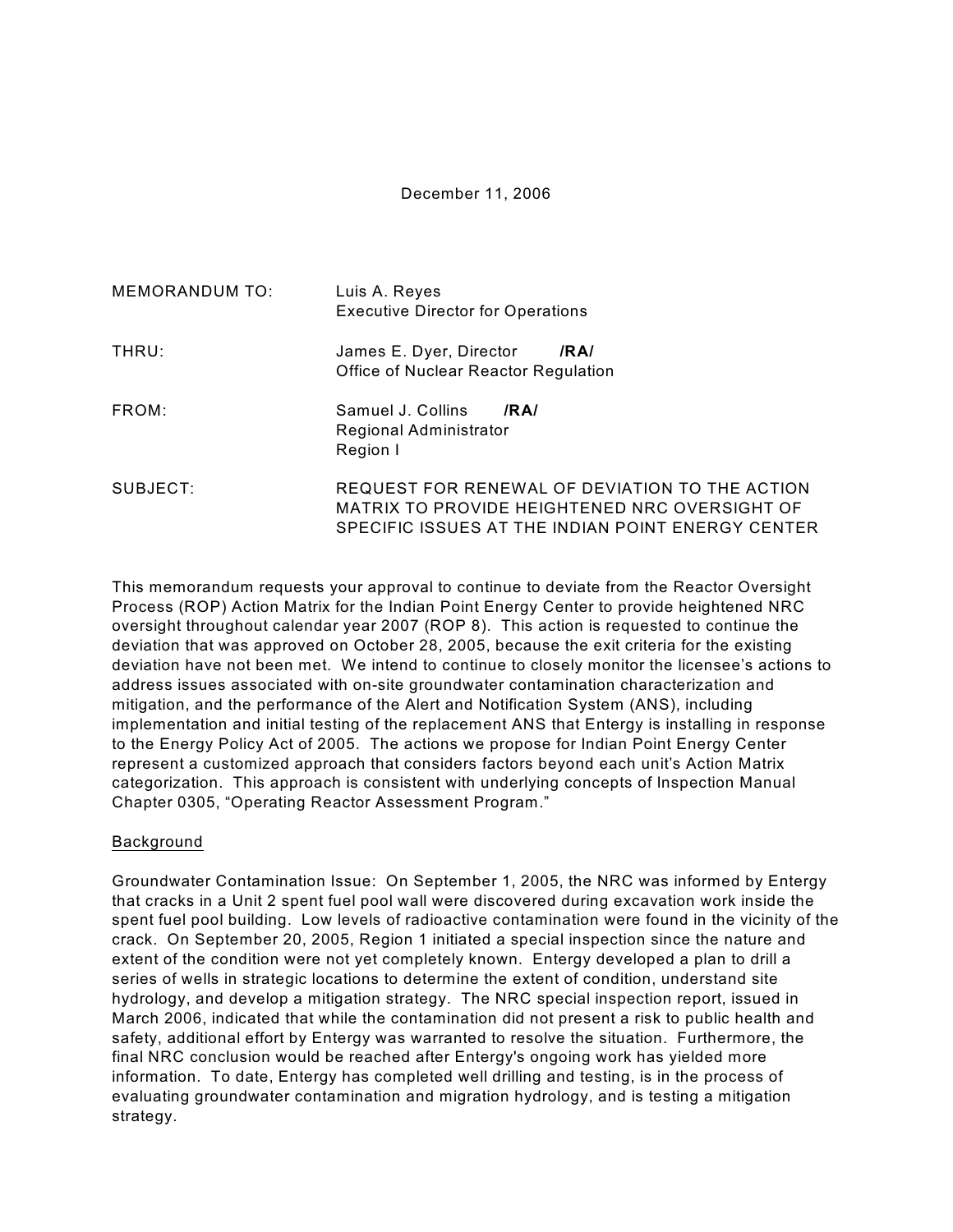Alert and Notification System Issue: The Indian Point Energy Center ANS has experienced performance problems in the past. These performance problems included primary and back-up actuation system problems, siren monitoring system failures, and numerous actual siren malfunctions during testing. These long standing issues continue to generate a considerable level of concern within the local communities that rely upon the system for receiving alert notifications. Entergy is required to comply with the stipulations of the Energy Policy Act of 2005, and the associated NRC Confirmatory Order dated January 31, 2006. Entergy is required to supply backup power to the ANS; and, as a result, they have begun replacement of the entire ANS, including the actuation system for the sirens in an effort to make the entire system more reliable. To date, Entergy has developed the Indian Point Energy Center Prompt Alert and Notification System Design Report which contains the specifics of the new system design. This report has been submitted to the Department of Homeland Security for approval. The system installation is progressing, with system testing scheduled to begin in late December 2006. Final system acceptance from the project vendor, by Entergy, is projected for January 2007.

## Deviation Basis

The ROP Action Matrix includes a range of licensee and NRC actions for each column of the Action Matrix. However, as discussed in Inspection Manual Chapter 0305, there may be instances in which the actions prescribed by the Action Matrix may not be appropriate. In the case of Indian Point Energy Center, the actions associated with the Licensee Response Column do not provide the level of oversight needed to appropriately monitor licensee efforts to address the groundwater contamination issue, nor the improvements to the ANS. Therefore, Region I believes that continued heightened oversight as discussed in the following sections should be performed at a level of effort above that of the Licensee Response Column for Indian Point Energy Center throughout 2007 (ROP-8).

Overall, Entergy's operation of both units at Indian Point Energy Center is acceptable, with both units currently in the Licensee Response column of the Action Matrix. However, ongoing issues associated with groundwater contamination and ANS performance present unique challenges to NRC's regulatory oversight of Indian Point Energy Center. This inspection program deviation is needed to ensure that the NRC can continue to inspect Entergy's groundwater remediation efforts, and installation and testing of the new ANS.

#### Planned Actions

# A. Deviation Request

The region requests your approval to continue to deviate from the ROP Action Matrix to provide the following oversight for Indian Point Energy Center throughout calendar year 2007 (ROP-8). As discussed above, the NRC intends to perform the following actions to closely monitor Entergy's efforts.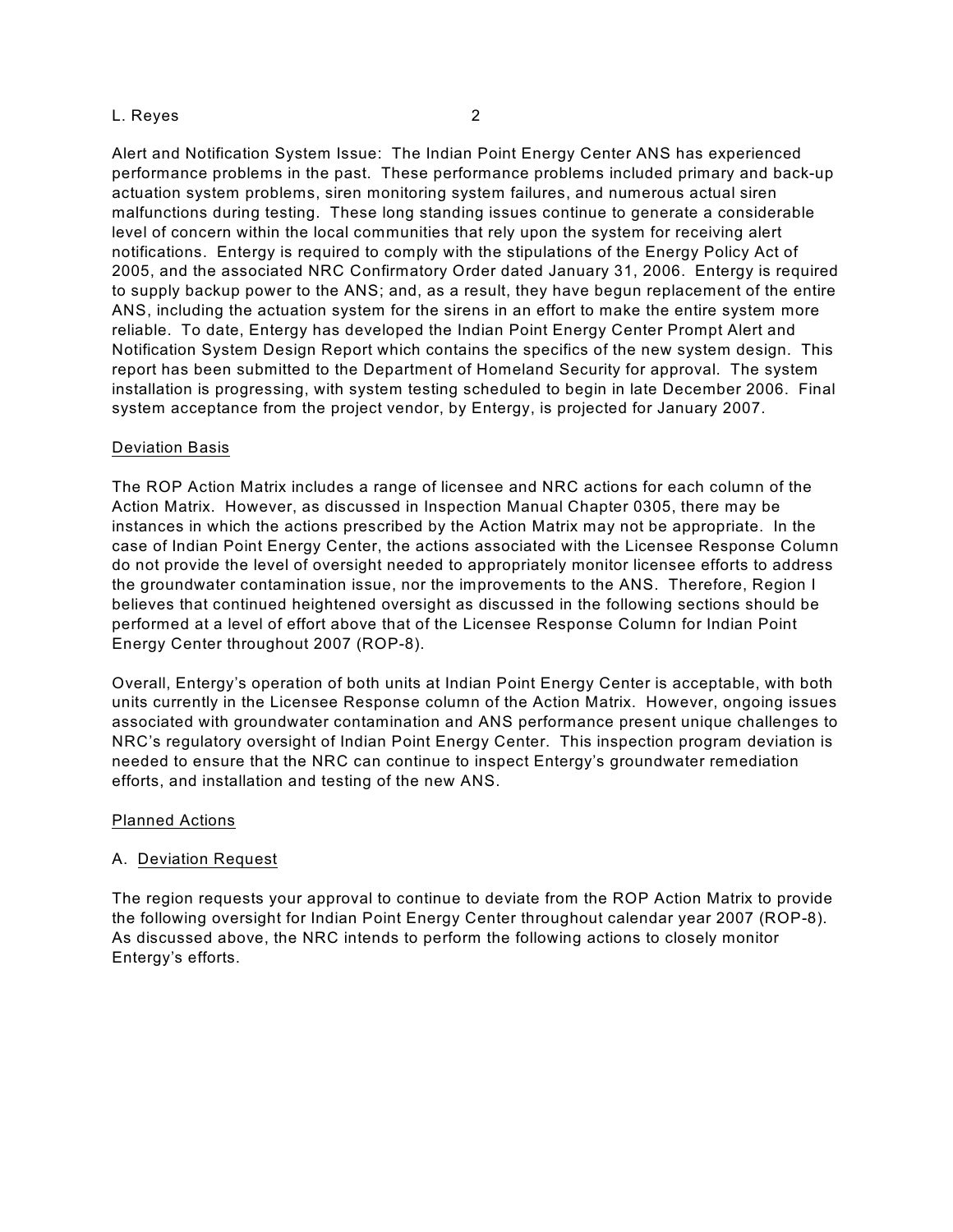- 1. Groundwater Contamination Inspection Effort
	- C Continue to inspect the characterization efforts that will determine the extent of groundwater contamination at Indian Point Energy Center.
	- Continue to split well water samples with Entergy and the State of New York to provide an independent assessment of contamination levels in groundwater.
	- Continue to assess onsite hydrological conditions to assure that the licensee is appropriately monitoring and controlling contaminated groundwater migration to the environment.
	- Continue the review of licensee efforts to determine and address the source(s) of the leakage affecting onsite groundwater.
	- Continue to review the efficacy of the licensee's plans and efforts to remediate, mitigate, or otherwise control the release of contaminated groundwater to the environment to assure that they conform to NRC regulatory requirements.

The proposed effort associated with enhanced monitoring of the Indian Point Energy Center groundwater contamination issue is estimated to involve approximately 0.3 full-time equivalent staff (FTE) for calendar year 2007. Periodic government stakeholder communication associated with this issue has become significant as the inspection effort has progressed. The region estimates that an additional 0.2 FTE will be utilized in 2007 for stakeholder communication and outreach activities. This effort represents a small fraction of the Region's budget for plant specific/supplemental inspection activities; and with current projections, can be accommodated within the existing budget projections for calendar year 2007. We will continue to identify efficiencies in order to be able to support emergent regional and agency-wide supplemental inspection needs.

- 2. Reliability, Availability, and Testing of the New Indian Point Energy Center ANS
	- Continue to provide enhanced oversight of the current ANS system until the replacement ANS has been tested, accepted, and placed in-service.
	- Inspect installation and pre-operational testing of the Indian Point Energy Center ANS replacement.
	- Inspect post-installation system testing of the ANS in accordance with the NRC Confirmatory Order dated January 31, 2006.

The proposed effort associated with enhanced monitoring of the Indian Point Energy Center ANS issue is estimated to involve approximately 0.2 FTE for calendar year 2007. This effort represents a small fraction of the Region's budget for plant specific/supplemental inspection activities; and with current projections, can be accommodated within the existing budget projections for calendar year 2007. We will continue to identify efficiencies in order to be able to support emergent regional and agency-wide supplemental inspection needs.

The staff plans to return to normal NRC monitoring consistent with the Action Matrix when: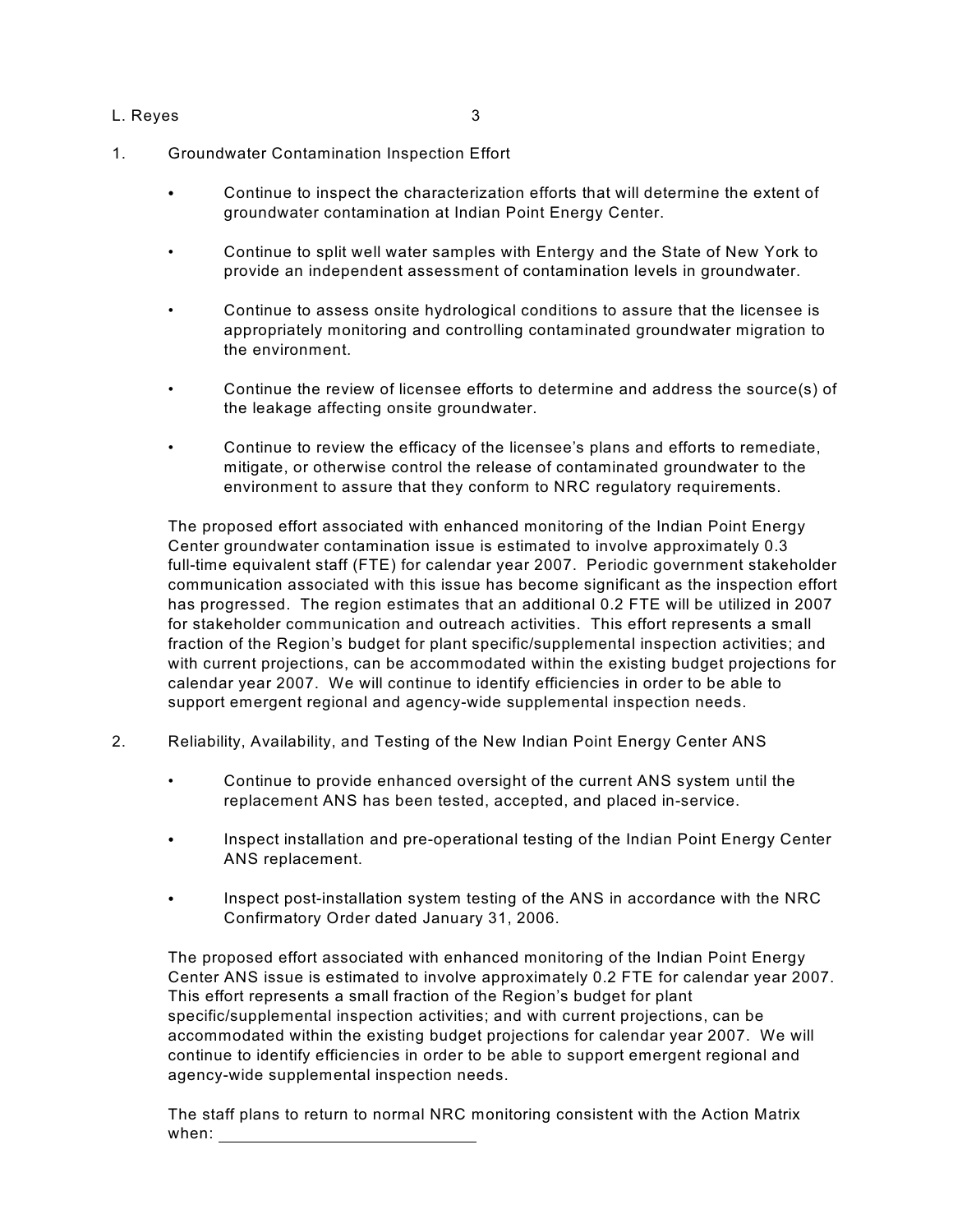- Entergy has completed characterization of the onsite contaminated groundwater condition, and established appropriate measures to effect mitigation and monitoring of the condition, including formal procedures, processes, and controls.
- Entergy has formalized changes to its environmental monitoring program to provide early detection of groundwater contamination that has the potential to migrate to the environment.
- Entergy has taken reasonable actions to determine the source(s) of the current groundwater contamination and has addressed the condition.
- Entergy has installed, and placed in-service, the new ANS in accordance with the approved Prompt Alert and Notification System Design Report.
- Entergy has successfully completed testing of the ANS as described in paragraphs II.C.3, II.C.4, and II.C.5 of the NRC's Confirmatory Order dated January 31, 2006.

Consistent with the SRM dated May 27, 2004, we will provide a copy of this Deviation Memorandum to the Commission and discuss the deviation at the next Agency Action Review Meeting. Pending your approval, the NRC staff will develop a communication approach to ensure that the licensee and stakeholders are appropriately informed.

> **/RA/** 12/21/06 Approve/Disapprove: Luis A. Reyes Date